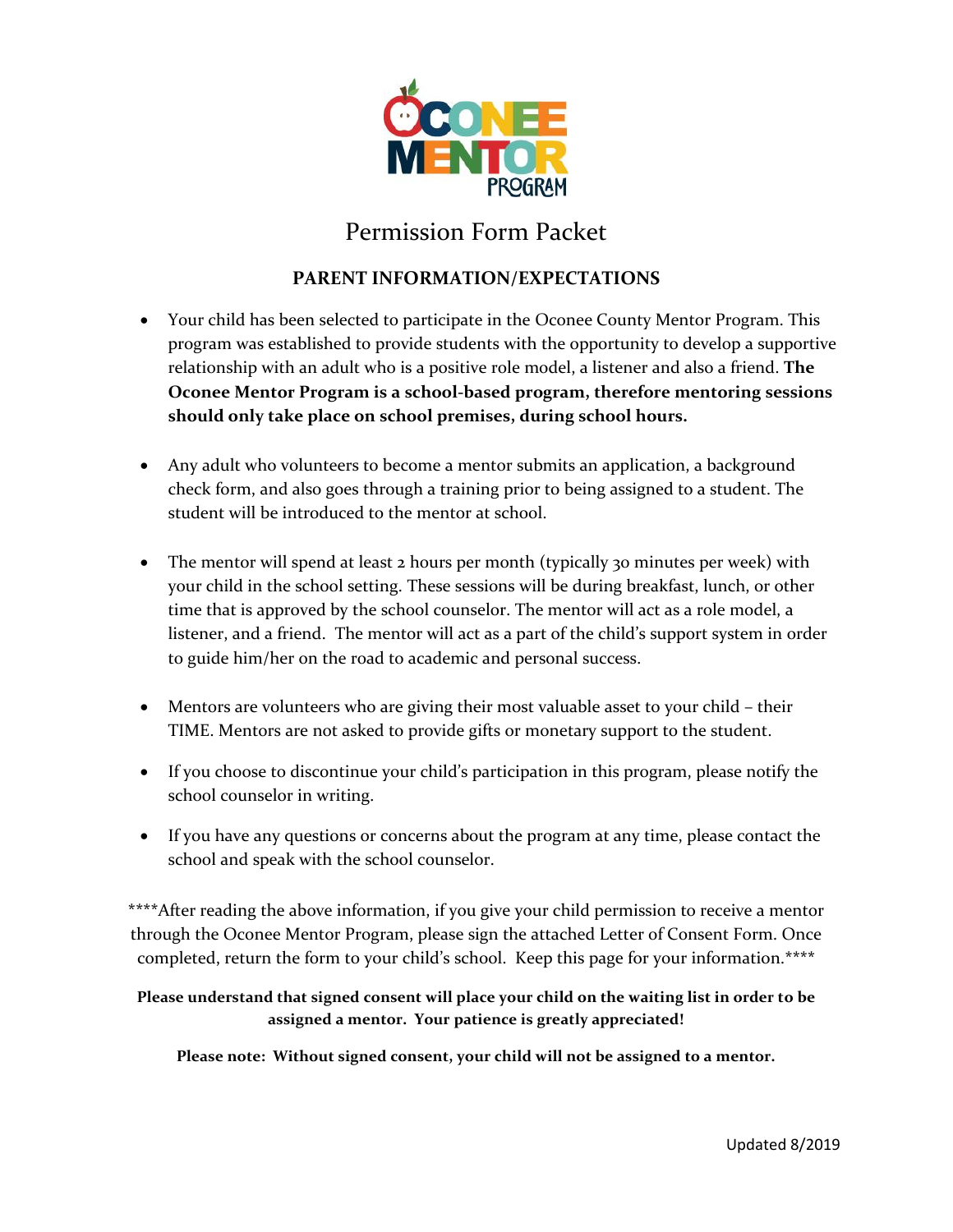### **OCONEE MENTOR PROGRAM LETTER OF CONSENT**

**School Counselor:** 

 $Mv$  child,  $\frac{1}{2}$  has my

permission to participate in the Oconee Mentor Program. I have read the expectations and agree to follow them*.* **I understand that the Oconee Mentor Program is a school-based mentor program and mentoring sessions should occur on the school campus, during school hours. The Oconee Mentor Program assumes no responsibility or liability for meetings with mentors and students that occur off the school campus or after school hours.** If I choose, I may remove my child from participation in this program by notifying the school counselor, in writing.

\_\_\_\_\_\_\_\_I **DO** give my permission to the Oconee Mentor Program to use photographs of my child for promotional purposes of that program. I understand that this includes newspaper, magazines, the program's website, social media, and any projects related to this program.

\_\_\_\_\_\_\_\_\_ I **DO NOT** give my permission to the Oconee County Mentor Program to use photographs of my child for promotional purposes of that program. I understand that this includes newspaper, magazines, the program's website, social media, and any projects related to this program.

\_\_\_\_\_\_\_\_\_\_\_\_\_\_\_\_\_\_\_\_\_\_\_\_\_\_\_\_\_\_\_\_\_\_\_\_\_\_\_\_\_\_\_\_\_\_\_\_\_\_\_\_\_\_\_\_\_\_\_\_\_\_\_\_

\_\_\_\_\_\_\_\_\_\_\_\_\_\_\_\_\_\_\_\_\_\_\_\_\_\_\_\_\_\_\_\_\_\_\_\_\_\_\_\_\_\_\_\_\_\_\_\_\_\_\_\_\_\_\_\_\_\_\_\_\_\_\_\_

Signature of Parent or Guardian:

Printed Name of Parent or Guardian:

Date: